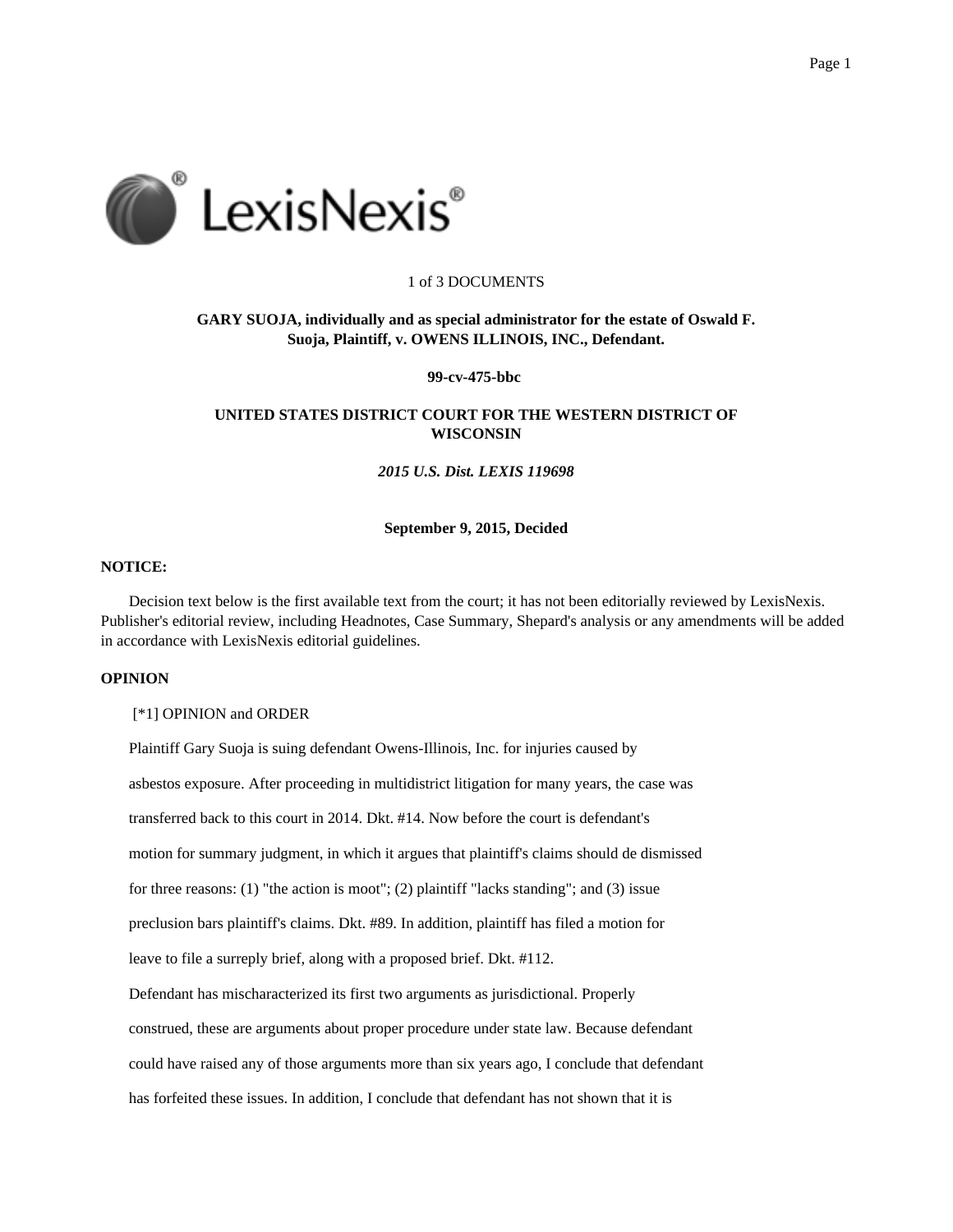1

entitled to issue preclusion because the earlier case ended in a settlement. I am denying plaintiff's motion for leave to file a surreply brief as moot because it was unnecessary to consider that brief in order to resolve defendant's [\*2] motion.

#### OPINION

### A. "Standing"

A little background is necessary to understand defendant's argument on standing. After this case was transferred from the multidistrict litigation court, the parties agreed to an August 2015 trial without any additional motions for summary judgment. Dkt. ##17- 20. The parties hit a major bump in the road in December 2014, when counsel for plaintiff agreed to a settlement offer from defendant, but plaintiff later alleged that he had not authorized the settlement. This prompted defendant to file a motion to "enforce the settlement agreement," dkt. #46, which I denied because the undisputed evidence available at the time showed that plaintiff's counsel did not have authority to settle the case. In response, defendant sought permission to conduct additional discovery and file a new motion for summary judgment on the question whether plaintiff had authorized his lawyers to settle the case in December 2014. Dkt. #71. In addition, defendant wanted to raise two new issues: (1) whether a previous wrongful death action filed by Oswald Suoja's wife in state court bars this case; and (2) whether plaintiff is properly named as the administrator for Oswald Suojoa's estate under *Fed. R. Civ. P. 17(b)*.

Plaintiff [\*3] did not object to discovery related to the alleged December 2014 settlement 2

or the effect of the previous wrongful death action, so, in an order dated April 10, 2015, I granted defendant's motion as to those issues and set new dates for trial and summary judgment motions. Dkt. #77. However, I concluded that defendant had forfeited the issue related to plaintiff's status as the administrator of the estate:

Defendant says that it believes that plaintiff may have been discharged as the administrator in 2007. However, plaintiff did not file his motion to be named as a party in this case until 2008. If defendant believed that plaintiff was not a proper party, it should have objected at that time or sought discovery on this issue at some point over the next six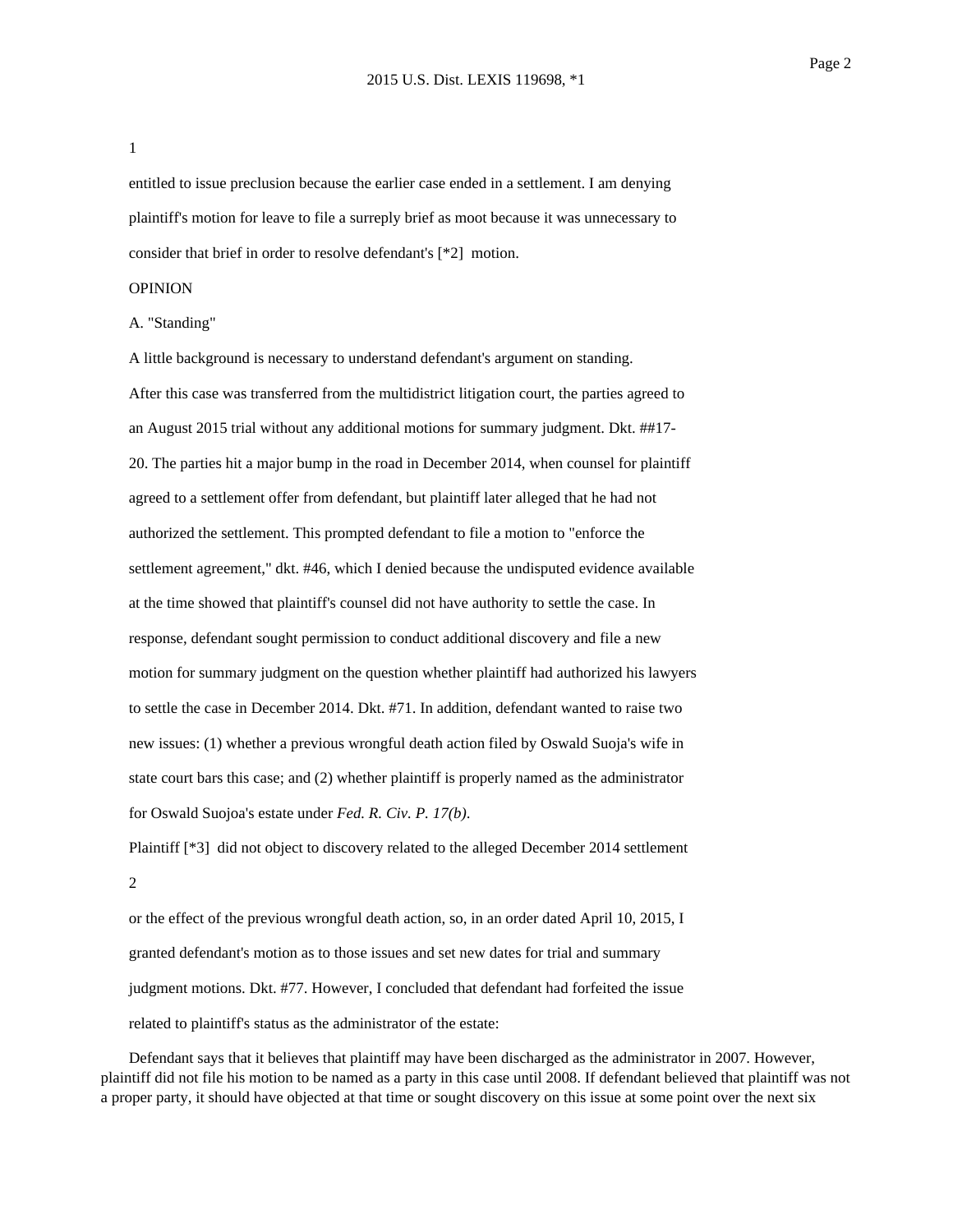years while discovery was still open.

The question whether an individual is the real party in interest under *Fed. R. Civ. P. 17* is not jurisdictional, *PNC Bank, N.A. v. Spencer, 763 F.3d 650, 654 (7th Cir. 2014)*, which means the issue can be waived. RK Co. v. See, *622 F.3d 846, 850-51 (7th Cir. 2010)* (by waiting seven years to object to plaintiff's status as real party in interest, defendant waived this issue). Defendant's argument that it was not aware about potential problems with plaintiff's status until now is the same argument that the court [\*4] rejected in RK. Like the objecting party in RK, defendant could have sought discovery on this issue earlier or "uncovered this information by a simple search of [state] public records." *Id. at 851*.

Dkt. #77 at 2-3. I gave the parties until July 10, 2015 in which to conduct discovery and

file dispositive motions on issues related to (1) the effect of previous state court litigation

on this case; and (2) the alleged settlement in December 2014. Id. at 3.

Defendant's summary judgment motion is not consistent with the April 10 order. As an initial matter, defendant says nothing about the alleged December 2014 settlement agreement, which was the primary reason that discovery was reopened. I construe defendant's silence as a decision to abandon its argument about a settlement. More important, defendant includes arguments that are outside the scope of the April 10 order. In particular, defendant revives its argument that plaintiff is not the special administrator

3

for Oswald Suoja's estate. Defendant does not mention the court's conclusion in the April 10 order that defendant forfeited that issue, much less address the reasoning in that order. However, I presume that defendant believes it is not bound by the April [\*5] 10 order because defendant now frames its argument as one of "Article III standing," which is an issue that cannot be waived or forfeited because it is part of subject matter jurisdiction. Lewis v. *Casey, 518 U.S. 343, 349 n.1 (1996)*.

Defendant did not handle this issue as it should have. If defendant disagreed with the court's conclusion that defendant had forfeited the issue of plaintiff's role as the special administrator for the estate, defendant should have filed a motion for reconsideration. Defendant should not simply ignore a court order and then try to reframe its argument without even acknowledging what it is doing.

In any event, I disagree with defendant's new argument that plaintiff's status as the special administrator is a jurisdictional issue. Even in its new motion, defendant does not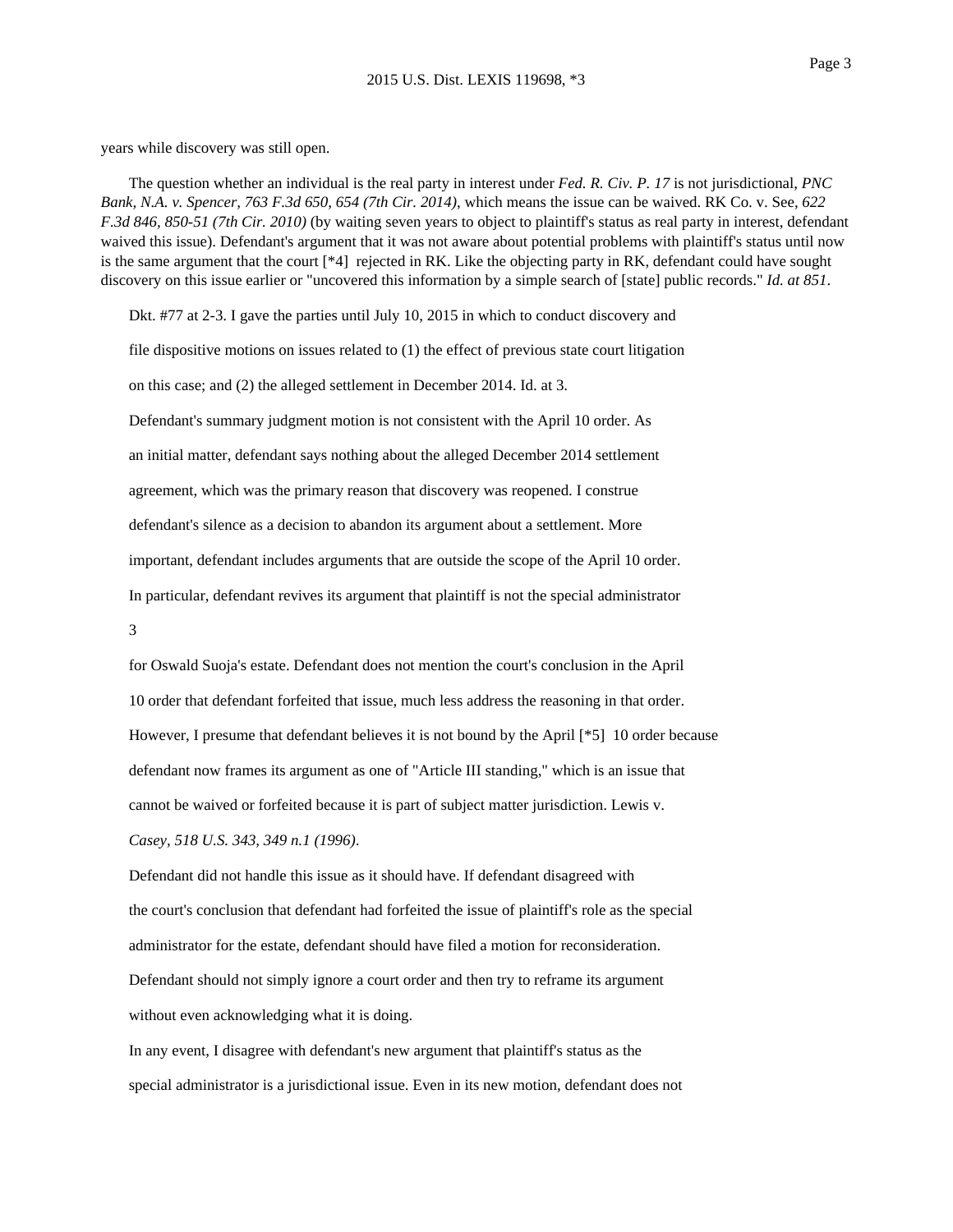explain why it believes that cases cited in the April 10 order, *PNC Bank, 763 F.3d 650*, and *RK, 622 F.3d 846*, do not apply. See also Betar v. De Havilland Aircraft of Canada, Ltd., *603 F.2d 30, 32 (7th Cir. 1979)* (rule requiring real party in interest to be named "is merely procedural and does not extend or limit the subject matter jurisdiction of the district court"). Instead, defendant cites other cases involving the question whether a particular party was the proper representative of an estate. Hutchinson [\*6] on Behalf of Baker v. Spink, 126 F.3d 895 (7th Cir. 1997); *Estate of Johnson by Castle v. Village of Libertyville, 819 F.2d 174* (7th Cir. 1987); *Hillyard v. National Dairy Products, Corp., 301 F.2d 277 (7th Cir. 1962)*.

4

However, these cases are not helpful because the courts deciding them did not hold that issues regarding a party's status as the special administrator implicate subject matter jurisdiction. Although it is true that some of the cases refer to a party's "standing" to sue as the administrator, the courts do not refer to this as standing under Article III of the Constitution. Rather, the courts were discussing the requirements under state law to qualify as a personal representative or a special administrator. This is an important difference. Standing under the Constitution is not contingent on the rights granted under state law. Rather, the question under Article III is whether the plaintiff "has suffered some tangible loss for which, if the defendant's liability is established, the court could provide a remedy." *In re C.P. Hall Co., 750 F.3d 659, 660-61 (7th Cir. 2014)*. Although the court of appeals has used the word "standing" in the context of a party's entitlement to relief under a particular law or rule, in more recent cases the court has made an effort to distinguish a party's entitlement to relief from his standing to sue under Article III. Arreola v. *Godinez, 546 F.3d 788, 794-95 (7th Cir. 2008)* ("Although the two [\*7] concepts unfortunately are blurred at times, standing and entitlement to relief are not the same thing. . . . [I]t is best to confine the term 'standing' to the Article III inquiry and thus to keep it separate from the plaintiff's entitlement to relief."). In this case, plaintiff's claim is that defendant's conduct harmed both him and his father and plaintiff wants compensation as a remedy. Accordingly, I see no problems with plaintiff's constitutional standing.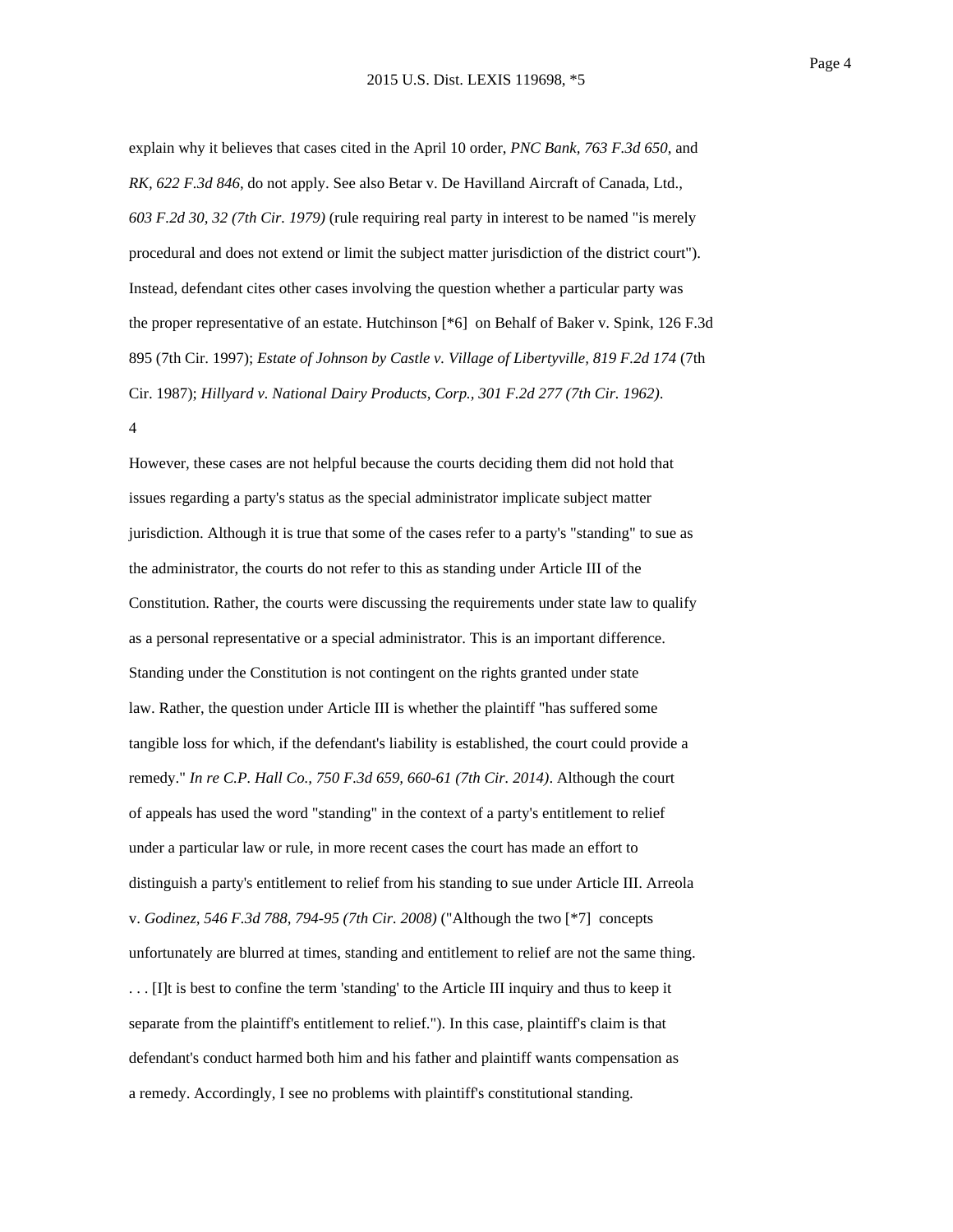To the extent that "standing" is implicated by questions related to the real party in interest, it is *prudential* standing that is implicated, not Article III standing, as noted in one 5

of the cases defendant cites. *Rawoof v. Texor Petroleum Co., 521 F.3d 750, 756-57* (7th Cir. 2008) ("Some courts have described *Rule 17*'s real-party-in-interest requirement as essentially a codification of this nonconstitutional, prudential limitation on standing."). Among other things, prudential standing embodies "the principle that a litigant cannot sue in federal court to enforce the rights of third parties." *Id. at 757*. For the purpose of this case, the important difference between prudential standing and Article III standing is that prudential standing may be waived or forfeited. *Id. at 757* ("[T]he court may raise an unpreserved [\*8] prudential-standing question on its own, but unlike questions of constitutional standing, it is not obliged to do so."). Accordingly, I adhere to my conclusion that defendant forfeited any objection to plaintiff's status as the estate's special administrator by failing to raise it for six years. Slagowski v. Central Washington Asphalt, Inc., No. 2:11-CV-00142-APG, 2014 WL 4887807, at \*4 (D. Nev. Sept. 30, 2014) ("Defendants waived their objection that Plaintiffs are not the real party in interest or do not have authority to sue on the estate's behalf by failing to raise these issues earlier."); City of *Wellston v. SBC Communications, Inc., 203 S.W.3d 189, 193 (Mo. 2006)* ("Missouri courts on multiple occasions have treated errors in bringing a claim directly rather than in the name of another party, or similar defects, as issues of capacity rather than standing, which may be waived or avoided by amendment of the pleadings.").

B. "Mootness"

The section of defendant's brief on "mootness" is a hodgepodge of arguments, mostly 6

related to additional alleged failures by plaintiff to meet state law requirements for bringing his claim. For example, defendant says that Oswald Suoja's wife had the sole right to bring a wrongful death action, that plaintiff failed to consolidate any claims he had with the surviving spouse's claims [\*9] and that the estate was closed in 2007, which estops plaintiff from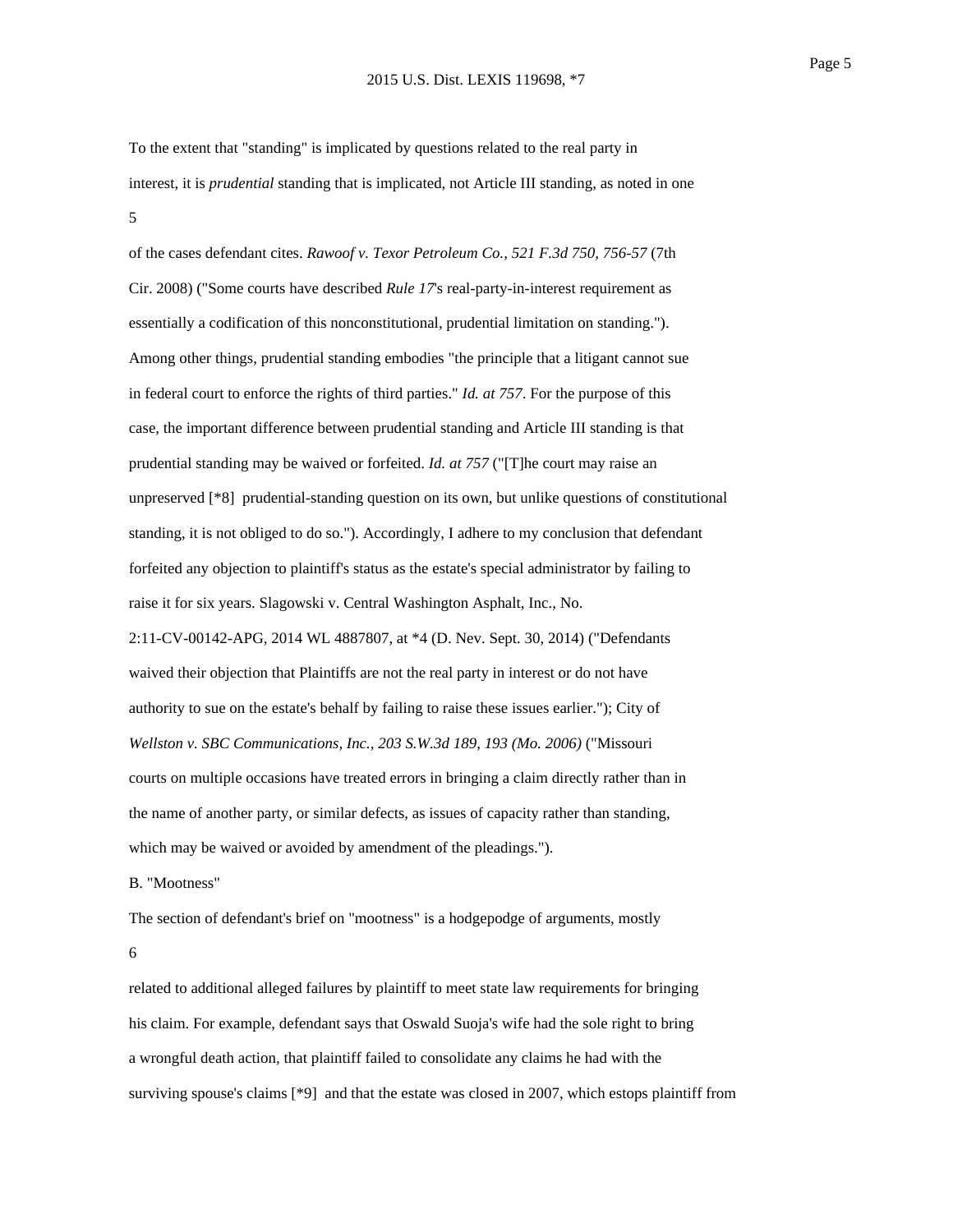Page 6

seeking additional relief on behalf of the state now.

Defendant did not seek permission to file a motion for summary judgment on any on these issues. Again, defendant tries to avoid the inevitable conclusion that it forfeited these issues by arguing that they implicate mootness, which is another issue that some courts have described as jurisdictional and not subject to waiver. E.g., Yacobo v. Achim, No. 06 C 1425, 2008 WL 907444, at \*3 (N.D. Ill. Mar. 31, 2008); Rexam Beverage Can Co. v. Bolger, No. 06 C 2234, 2008 WL 217114, at \*6 (N.D. Ill. Jan. 22, 2008).

Like standing, the doctrine of mootness comes from *Article III of the Constitution*, which limits federal jurisdiction to "cases" and "controversies." *Honig v. Doe, 484 U.S. 305*, 317 (1988). "A case becomes moot only when it is impossible for a court to grant any effectual relief whatever to the prevailing party." Knox v. Service Employees International Union, --- U.S. ----, *132 S.Ct. 2277, 2287 (2012)* (internal quotations omitted). The Supreme Court has described mootness as "the doctrine of standing set in a time frame: The requisite personal interest that must exist at the commencement of the litigation (standing) must continue throughout its existence (mootness)." Friends of the Earth, Inc. v. Laidlaw *Environmental Services (TOC), Inc., 528 U.S. 167, 170 (2000)* (internal quotations omitted). For example, a request to participate [\*10] in a parade becomes moot once the parade 7

has occurred. *Worldwide Street Preachers' Fellowship v. Peterson, 388 F.3d 555, 557-58* (7th Cir. 2004). The standard for mootness is obviously not met in this case because the parties continue to debate whether defendant may be held liable for violating plaintiff's rights under state law and whether defendant should be required to pay damages to plaintiff. In support of its position, defendant cites cases in which courts have held that a case is moot when the parties have settled or the plaintiff otherwise has obtained everything he asked for in his complaint from another party. *United States v. Balint, 201 F.3d 928, 936* (7th Cir. 2000) (issue of restitution moot when codefendant paid entire amount due); Wegscheid v. Local Union 2911, International Union, United Automobile, Aerospace & *Agriculture Implement Workers of America, 117 F.3d 986, 990 (7th Cir. 1997)* (settlement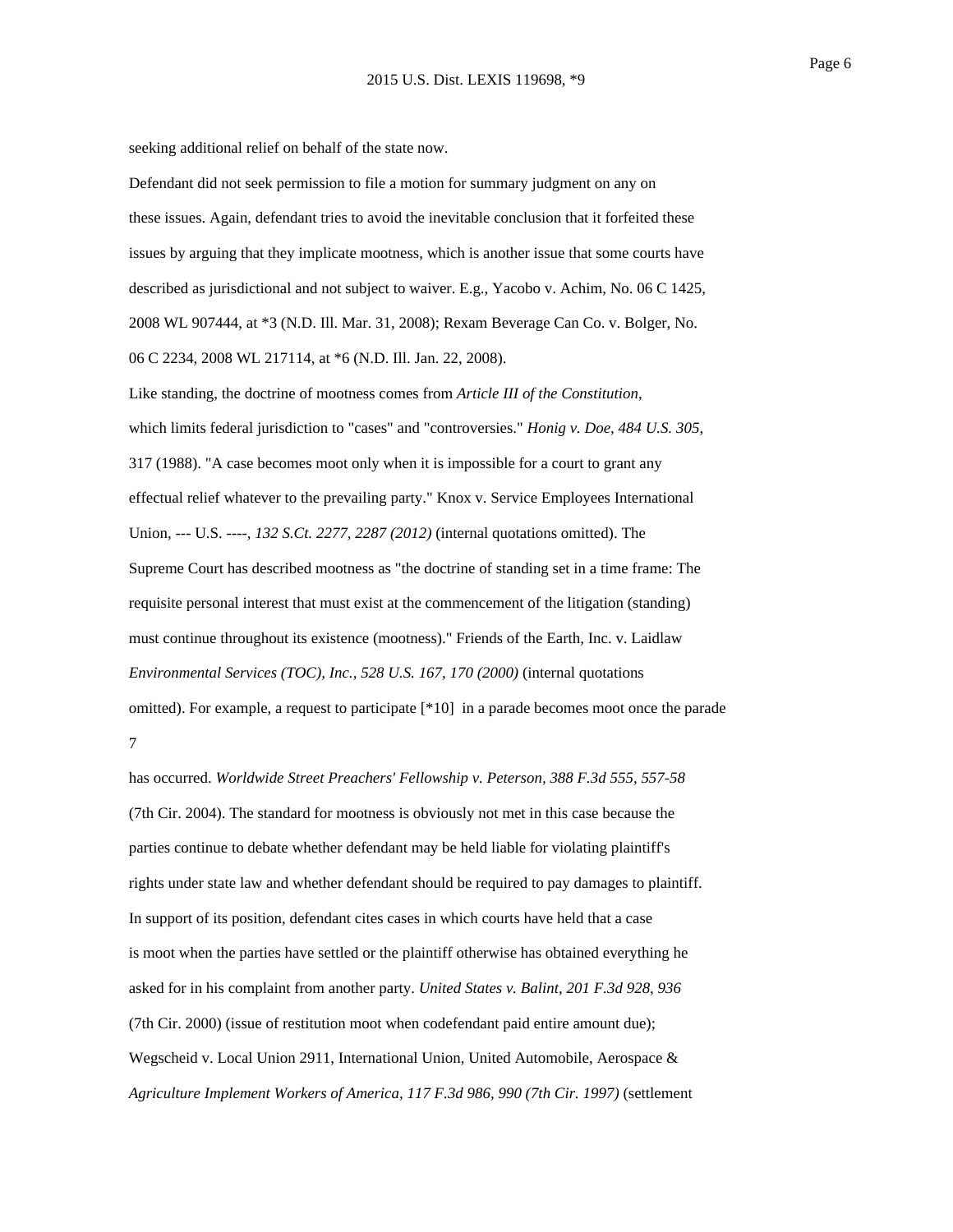mooted case). However, these cases are not instructive because defendant does not suggest that it has paid plaintiff a penny or that anyone else has offered to satisfy plaintiff's claim against defendant. Rather, defendant alleges that the estate was closed in 2006, which represents a determination by the administrator of the estate that "any possible recovery had been received and disbursed." Dft.'s Br., dkt. #111, at 5. However, as defendant recognizes, that allegation raises [\*11] an issue of judicial estoppel because it suggests that plaintiff is taking a position that is inconsistent with the position taken by the estate in probate court. It does not raise an issue of mootness because defendant does not allege that it paid any claims to plaintiff during the probate action. Because issues of judicial estoppel can be waived, In re *Brand Name Prescription Drugs Antitrust Litigation, 186 F.3d 781, 790 (7th Cir. 1999)*, defendant cannot raise an argument that it could have raised when the estate was allegedly 8

closed nine years ago.

#### C. Issue Preclusion

Finally, defendant argues that issue preclusion bars plaintiff from prevailing on his claims. Defendant relies on a wrongful death action filed by Oswald Suoja's wife in state court before she died. In the April 10, 2015 order, I allowed defendant to raise this issue in a motion for summary judgment because plaintiff did not object to it, so waiver is not an issue.

"Wisconsin courts apply the following general rule [to determine whether issue preclusion applies]: 'When an issue of fact or law is actually litigated and determined by a valid and final judgment, and the determination is essential to the judgment, the determination is conclusive in a subsequent action between the parties, whether on the same or a different [\*12] claim.'" *First Weber Group, Inc. v. Horsfall, 738 F.3d 767, 772-73* (7th Cir. 2013) (quoting *Hlavinka v. Blunt, Ellis & Loewi, Inc., 174 Wis. 2d 381, 497 N.W.2d 756*, 762 (Ct. App. 1993)). If the proponent of preclusion makes that showing, then the court must consider various factors to determine whether it is "fundamentally fair" to apply issue preclusion in that case. Id.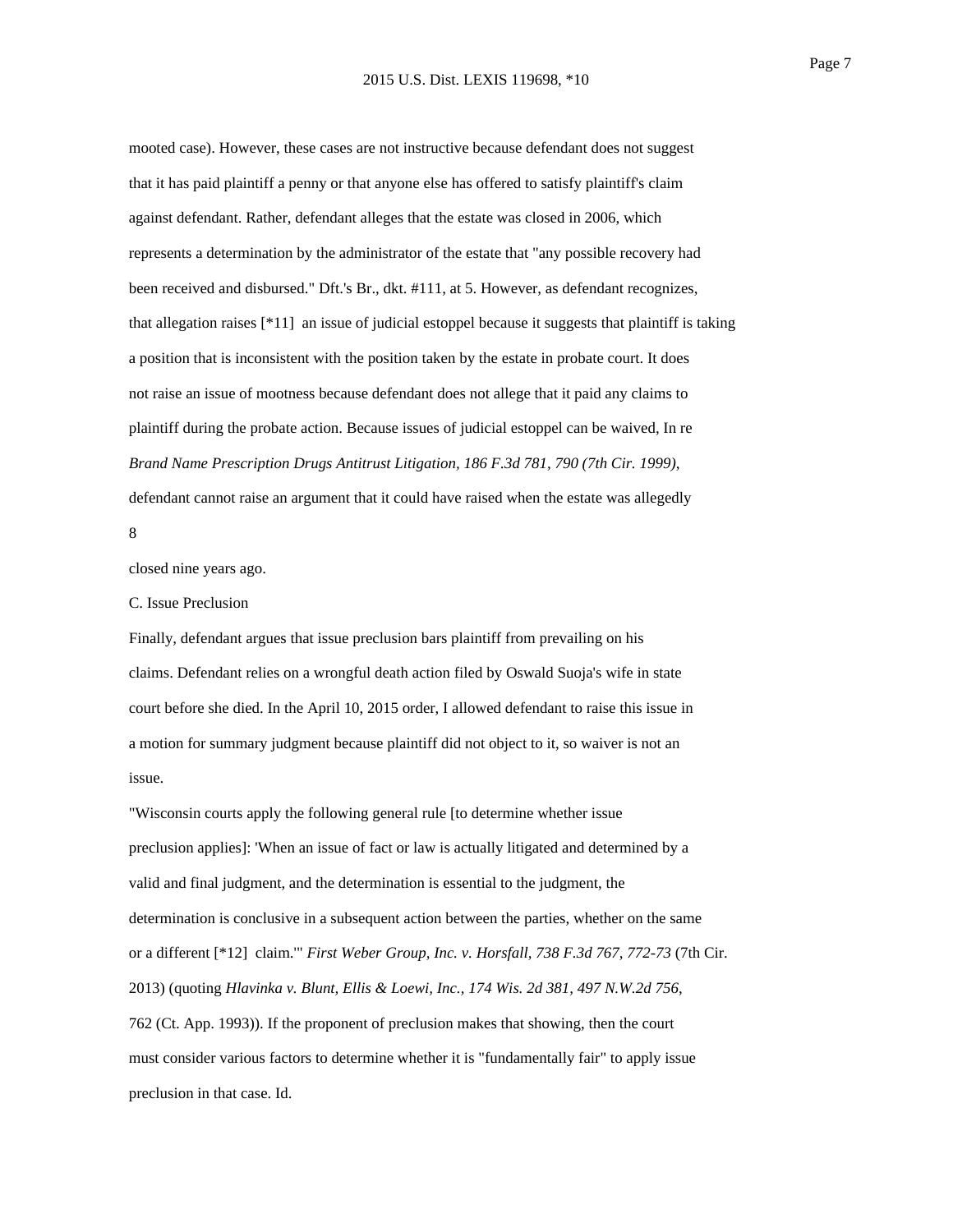Although defendant was not a party in the previous action, defendant says that the spouse's claim raised the issue whether insulation products manufactured by defendant contributed to Oswald Suoja's mesothelioma. However, defendant admits the parties settled the claim before the court ruled on the motion for summary judgment. This is important 9

because the Wisconsin Supreme Court has held that settlements do not "determine" an issue for the purpose of preclusion. *Deminsky v. Arlington Plastics Machine, 2003 WI 15, ¶ 49*, *259 Wis. 2d 587, 621, 657 N.W.2d 411, 428*. See also City of Sheboygan v. Nytsch, 2006 WI App 191, ¶ 12, *296 Wis. 2d 73, 82, 722 N.W.2d 626, 630-31* (issue is not "actually litigated if it is the subject of a stipulation between the parties"). Defendant cites Arendt v. Owens-Illinois, Inc., No. 13-C-727, 2015 WL 3452549, at \*3-4 (E.D. Wis. June 1, 2015), as a similar case, but, in Arendt, the plaintiff had moved for voluntary dismissal with prejudice in the previous action and "expressly conceded" that her claim was barred by the statute of limitations. Because that situation is easily distinguishable from a settlement, it is not instructive. [\*13] Accordingly, I decline to apply issue preclusion because defendant has not shown that the question whether its products harmed plaintiff was "actually litigated and determined by a valid and final judgment." In addition, defendant does not discuss any of the factors for determining the question of "fundamental fairness," so defendant has forfeited that issue as well.

## ORDER

## IT IS ORDERED that

1. The motion for summary judgment filed by defendant Owens-Illinois, Inc., dkt. #90, is DENIED.

#### 10

2. Plaintiff Gary Suoja's motion for leave to file a surreply brief, dkt. #112, is DENIED as moot. Entered this 9th day of September, 2015. BY THE COURT: